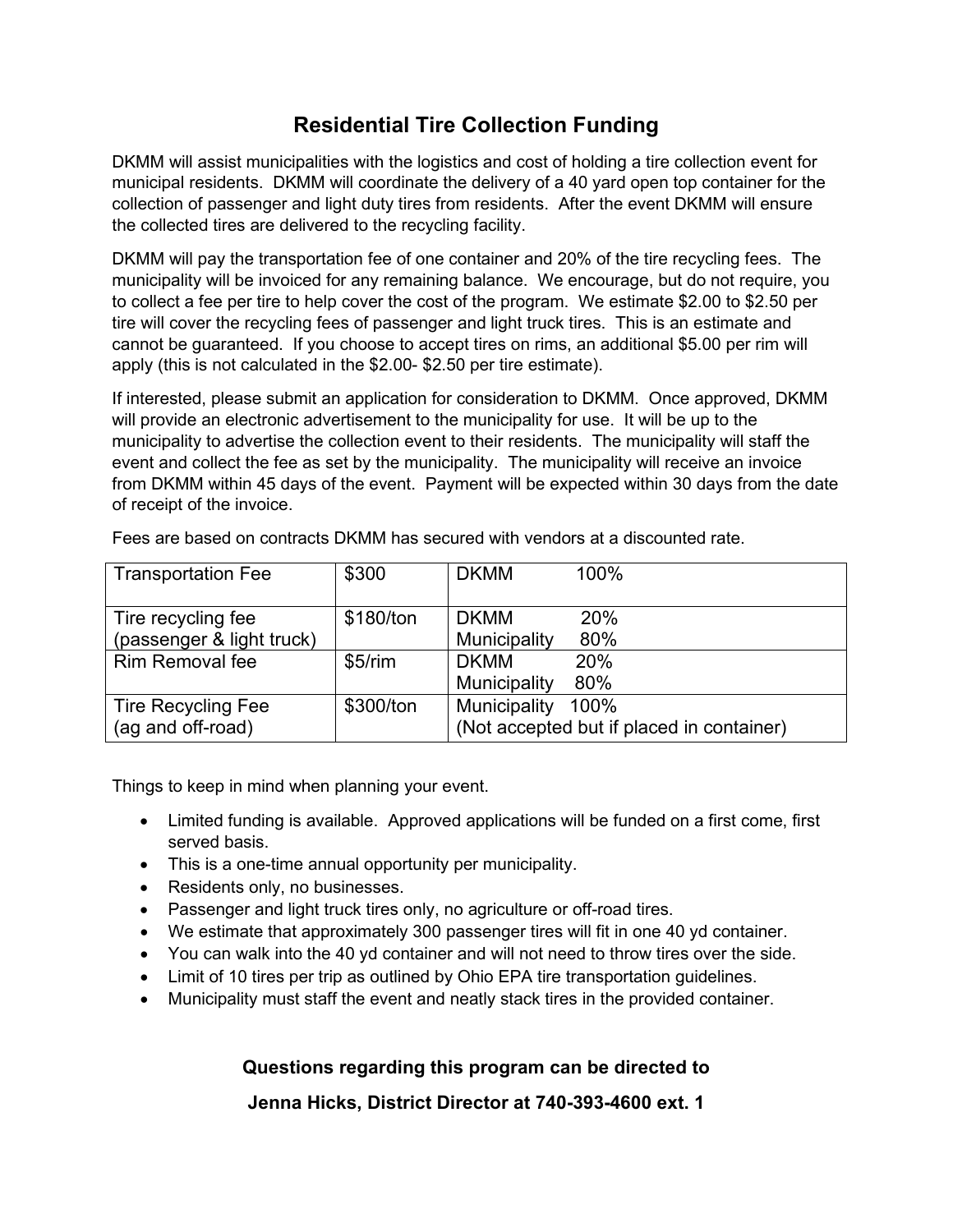## **Residential Tire Collection Funding Application**

Application must be submitted to DKMM, 117 E. High St, Suite 257, Mt. Vernon, OH 43050 or via email to jhicks@dkmm.org at least 30 days prior to the proposed collection event.

| <b>APPLICANT INFORMATION</b>                                                                                         |  |  |  |  |  |  |
|----------------------------------------------------------------------------------------------------------------------|--|--|--|--|--|--|
|                                                                                                                      |  |  |  |  |  |  |
|                                                                                                                      |  |  |  |  |  |  |
|                                                                                                                      |  |  |  |  |  |  |
|                                                                                                                      |  |  |  |  |  |  |
|                                                                                                                      |  |  |  |  |  |  |
|                                                                                                                      |  |  |  |  |  |  |
| <b>EVENT INFORMATION</b>                                                                                             |  |  |  |  |  |  |
| Date and time you would like to hold the event: ________________________________                                     |  |  |  |  |  |  |
| Address where you will be holding the event and where the container should be delivered:                             |  |  |  |  |  |  |
| * PLEASE INCLUDE A MAP MARKING WHERE THE CONTAINER SHOULD BE PLACED. *                                               |  |  |  |  |  |  |
| Are you able to load tires into the container with staff, volunteers or equipment?                                   |  |  |  |  |  |  |
| <b>INFORMATION FOR INCLUSION ON FLYER</b>                                                                            |  |  |  |  |  |  |
| Will you be charging residents for tires?<br><b>YES</b><br><b>NO</b><br>(If no, skip ahead to the Endorsement page.) |  |  |  |  |  |  |
| How much will you be charging residents per tire?                                                                    |  |  |  |  |  |  |
| <b>YES</b><br><b>NO</b><br>Will you be accepting tires on rims?<br>(If no, skip ahead to the Endorsement page.)      |  |  |  |  |  |  |
|                                                                                                                      |  |  |  |  |  |  |

If yes, how much will you charge per rim? \_\_\_\_\_\_\_\_\_\_\_\_\_\_\_\_\_\_\_\_\_\_\_\_\_\_\_\_\_\_\_\_\_\_\_\_\_\_\_\_\_\_